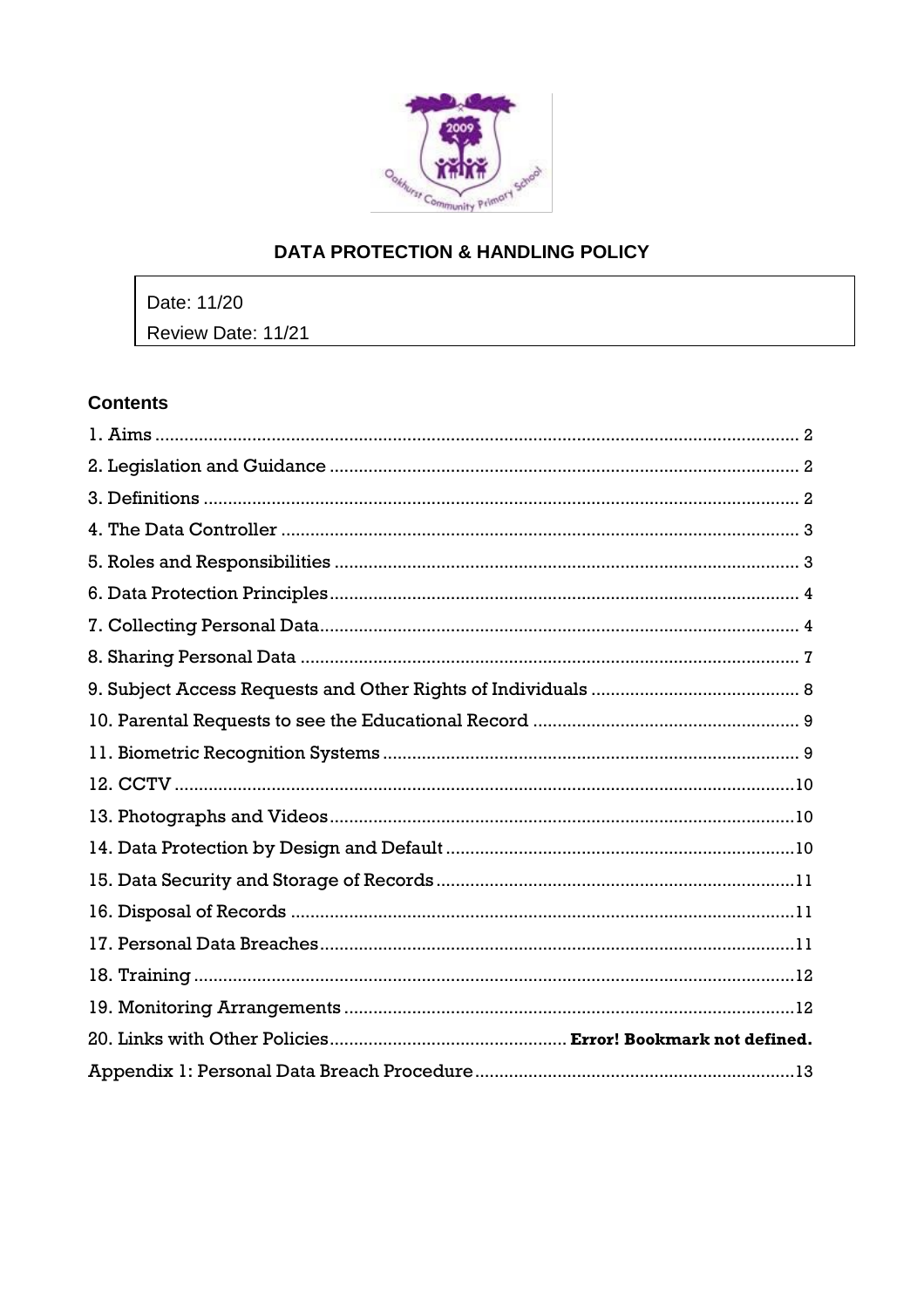# <span id="page-1-0"></span>**1. Aims**

Our school aims to ensure that all personal data collected about staff, pupils, parents, governors, visitors and other individuals is collected, stored and processed in accordance with the [General](http://data.consilium.europa.eu/doc/document/ST-5419-2016-INIT/en/pdf)  [Data Protection Regulation \(GDPR\)](http://data.consilium.europa.eu/doc/document/ST-5419-2016-INIT/en/pdf) and the expected provisions of the Data Protection Act 2018 (DPA 2018) as set out in the [Data Protection Bill.](https://publications.parliament.uk/pa/bills/cbill/2017-2019/0153/18153.pdf)

<span id="page-1-1"></span>This policy applies to all personal data, regardless of whether it is in paper or electronic format.

## **2. Legislation and Guidance**

This policy meets the requirements of the GDPR and the expected provisions of the DPA 2018. It is based on guidance published by the Information Commissioner's Office (ICO) on the [GDPR](https://ico.org.uk/for-organisations/guide-to-the-general-data-protection-regulation-gdpr/) and the ICO's [code of practice for subject access requests.](https://ico.org.uk/media/for-organisations/documents/2014223/subject-access-code-of-practice.pdf) It also reflects the ICO's [code of practice](https://ico.org.uk/media/for-organisations/documents/1542/cctv-code-of-practice.pdf) for the use of surveillance cameras and personal information.

In addition, this policy complies with regulation 5 of the [Education \(Pupil Information\) \(England\)](http://www.legislation.gov.uk/uksi/2005/1437/regulation/5/made)  [Regulations 2005,](http://www.legislation.gov.uk/uksi/2005/1437/regulation/5/made) which gives parents the right of access to their child's educational record.

#### <span id="page-1-2"></span>**3. Definitions**

| Term                                   | Definition                                                                                                                                                                                                                                                                                                                                                                                                                                                              |
|----------------------------------------|-------------------------------------------------------------------------------------------------------------------------------------------------------------------------------------------------------------------------------------------------------------------------------------------------------------------------------------------------------------------------------------------------------------------------------------------------------------------------|
| Personal data                          | Any information relating to an identified, or identifiable, individual.<br>This may include the individual's:<br>Name (including initials)<br>Identification number<br>$\bullet$<br>Location data<br>$\bullet$<br>Online identifier, such as a username                                                                                                                                                                                                                 |
|                                        | It may also include factors specific to the individual's physical, physiological, genetic, mental,<br>economic, cultural or social identity.                                                                                                                                                                                                                                                                                                                            |
| Special categories of<br>personal data | Personal data which is more sensitive and so needs more protection, including information about<br>an individual's:<br>Racial or ethnic origin<br>$\bullet$<br>Political opinions<br>Religious or philosophical beliefs<br>٠<br>Trade union membership<br>$\bullet$<br>Genetics<br>Biometrics (such as fingerprints, retina and iris patterns), where used for identification<br>$\bullet$<br>purposes<br>Health - physical or mental<br>Sex life or sexual orientation |
| Processing                             | Anything done to personal data, such as collecting, recording, organising, structuring, storing,<br>adapting, altering, retrieving, using, disseminating, erasing or destroying.<br>Processing can be automated or manual.                                                                                                                                                                                                                                              |
| Data subject                           | The identified or identifiable individual whose personal data is held or processed.                                                                                                                                                                                                                                                                                                                                                                                     |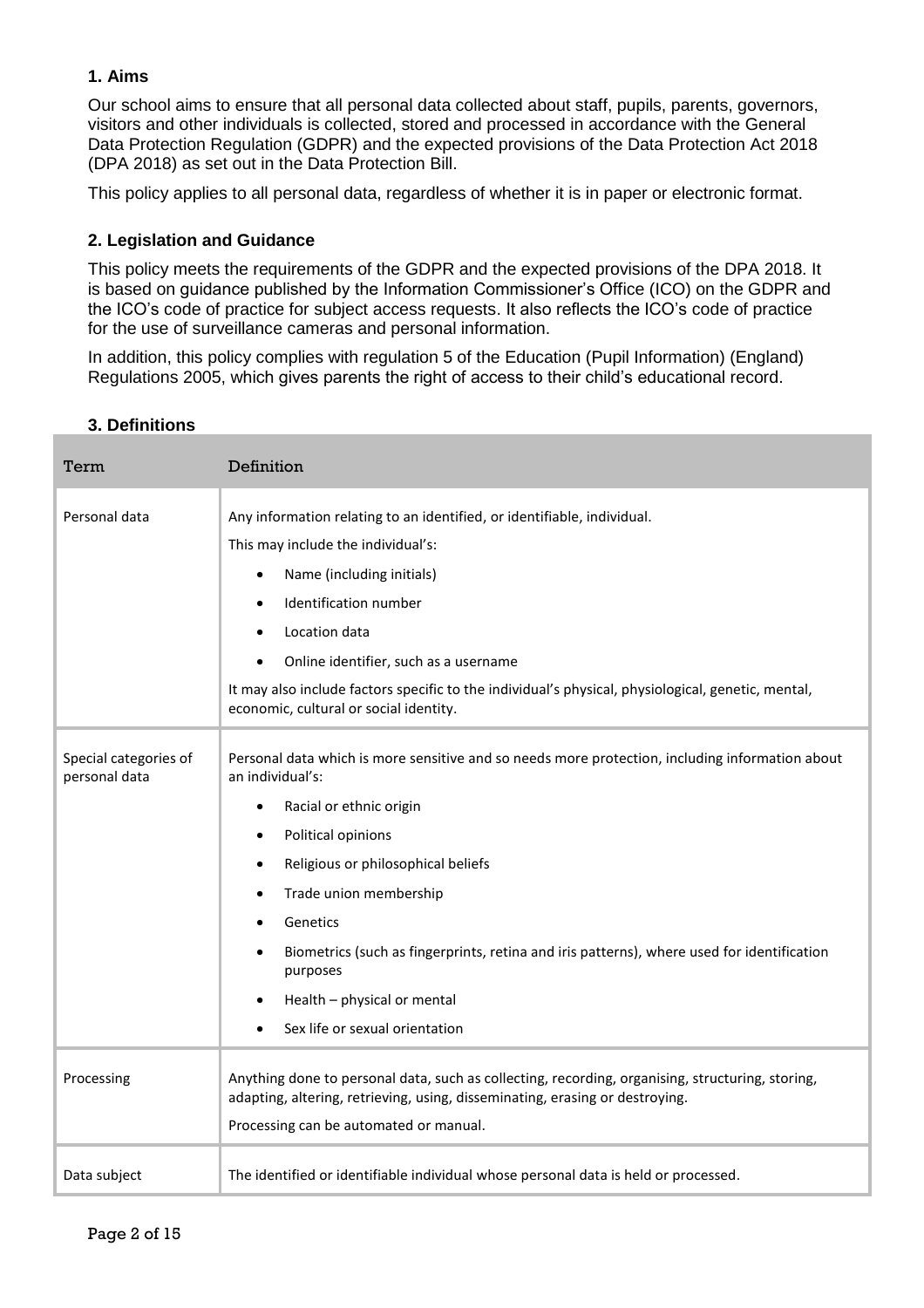| Data controller      | A person or organisation that determines the purposes and the means of processing of personal<br>data.                                               |
|----------------------|------------------------------------------------------------------------------------------------------------------------------------------------------|
| Data processor       | A person or other body, other than an employee of the data controller, who processes personal<br>data on behalf of the data controller.              |
| Personal data breach | A breach of security leading to the accidental or unlawful destruction, loss, alteration, unauthorised<br>disclosure of, or access to personal data. |

# <span id="page-2-0"></span>**4. The Data Controller**

Our school processes personal data relating to parents, pupils, staff, governors, visitors and others, and therefore is a data controller.

The school is registered as a data controller with the ICO and will renew this registration annually or as otherwise legally required.

## <span id="page-2-1"></span>**5. Roles and Responsibilities**

This policy applies to **all staff** employed by our school, and to external organisations or individuals working on our behalf. Staff who do not comply with this policy may face disciplinary action.

#### **5.1 Governing Board**

The governing board has overall responsibility for ensuring that our school complies with all relevant data protection obligations.

#### **5.2 Data Protection Officer**

The data protection officer (DPO) is responsible for overseeing the implementation of this policy, monitoring our compliance with data protection law, and developing related policies and guidelines where applicable.

They will provide an annual report of their activities directly to the governing board and, where relevant, report to the board their advice and recommendations on school data protection issues.

The DPO is also the first point of contact for individuals whose data the school processes, and for the ICO.

Full details of the DPO's responsibilities are set out in their SLA.

Our DPO is SchoolPro TLC Limited and is contactable via GDPR@SchoolPro.uk

## **5.3 Headteacher**

The headteacher acts as the representative of the data controller on a day-to-day basis.

## **5.4 All Staff**

Staff are responsible for:

- Collecting, storing and processing any personal data in accordance with this policy
- Informing the school of any changes to their personal data, such as a change of address
- Contacting the DPO in the following circumstances:
	- $\circ$  With any questions about the operation of this policy, data protection law, retaining personal data or keeping personal data secure
	- $\circ$  If they have any concerns that this policy is not being followed
	- $\circ$  If they are unsure whether or not they have a lawful basis to use personal data in a particular way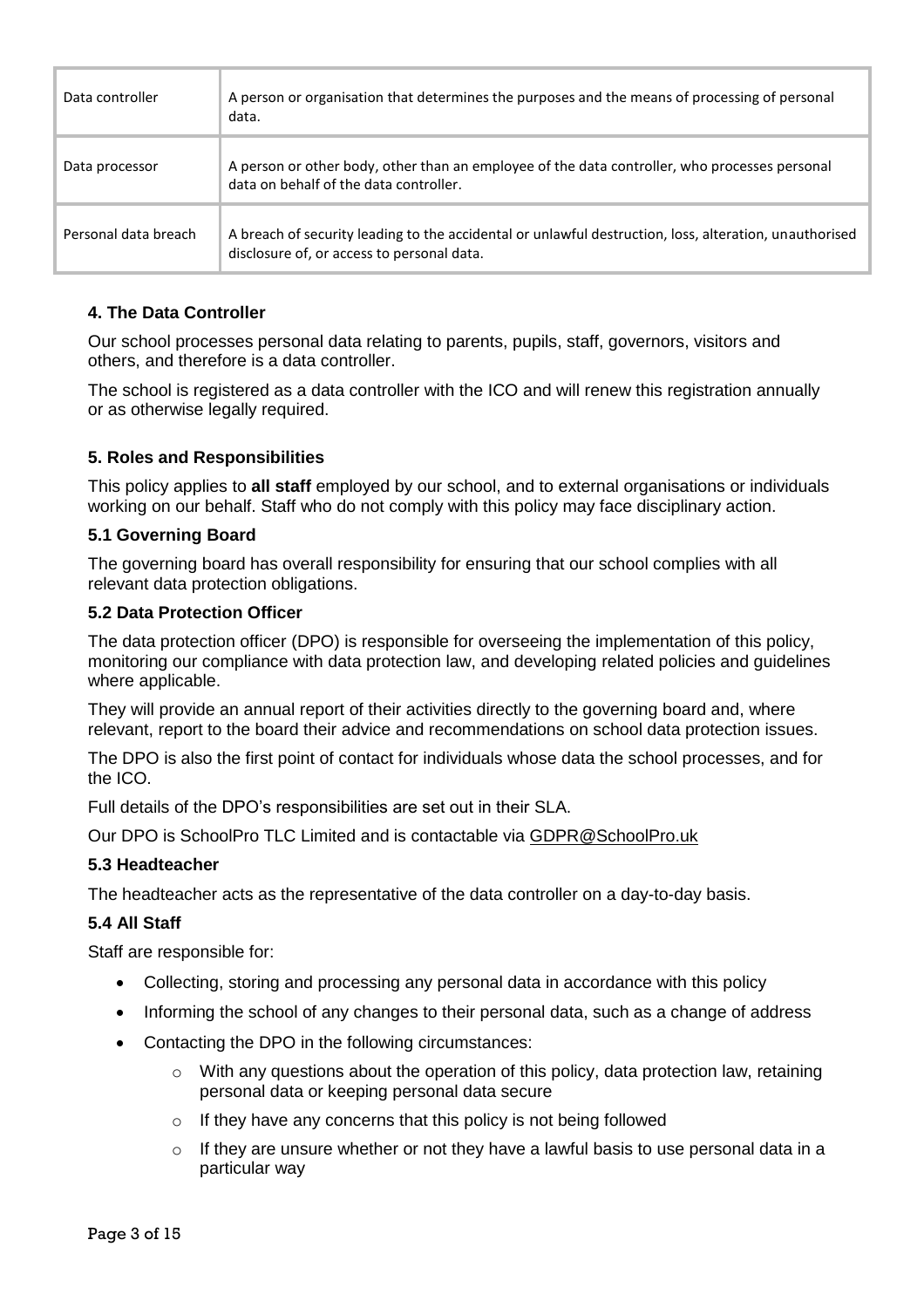- $\circ$  If they need to rely on or capture consent, draft a privacy notice, deal with data protection rights invoked by an individual, or transfer personal data outside the European Economic Area
- o If there has been a data breach
- $\circ$  Whenever they are engaging in a new activity that may affect the privacy rights of individuals
- $\circ$  If they need help with any contracts or sharing personal data with third parties

# <span id="page-3-0"></span>**6. Data Protection Principles**

The GDPR is based on data protection principles that our school must comply with.

The principles say that personal data must be:

- Processed lawfully, fairly and in a transparent manner
- Collected for specified, explicit and legitimate purposes
- Adequate, relevant and limited to what is necessary to fulfil the purposes for which it is processed
- Accurate and, where necessary, kept up to date
- Kept for no longer than is necessary for the purposes for which it is processed
- Processed in a way that ensures it is appropriately secure

<span id="page-3-1"></span>This policy sets out how the school aims to comply with these principles.

# **7. Collecting Personal Data**

## **7.1 Lawfulness, Fairness and Transparency**

We will only process personal data where we have one of 6 'lawful bases' (legal reasons) to do so under data protection law:

- The data needs to be processed so that the school, as a public authority, can perform a **public task,** and carry out its official functions
- The data needs to be processed so that the school can **fulfil a contract** with the individual, or the individual has asked the school to take specific steps before entering into a contract
- The data needs to be processed so that the school can **comply with a legal obligation**
- The data needs to be processed to ensure the **vital interests** of the individual e.g. to protect someone's life
- The data needs to be processed for the **legitimate interests** of the school or a third party (provided the individual's rights and freedoms are not overridden)
- Where the above does not apply we shall request clear **consent** from the individual (or their parent/carer when appropriate in the case of a pupil)

For further detail of which lawful basis is used for each category of data, see the relevant privacy notice.

For special categories of personal data, we will also meet one of the special category conditions for processing which are set out in the GDPR and Data Protection Act 2018. This is laid out in more detail in point 7.3.

If we offer online services to pupils, such as classroom apps, we intend to rely on Public Task as a basis for processing, where this is not appropriate we will get parental consent for processing (except for online counselling and preventive services).

Whenever we first collect personal data directly from individuals, we will provide them with the relevant information required by data protection law.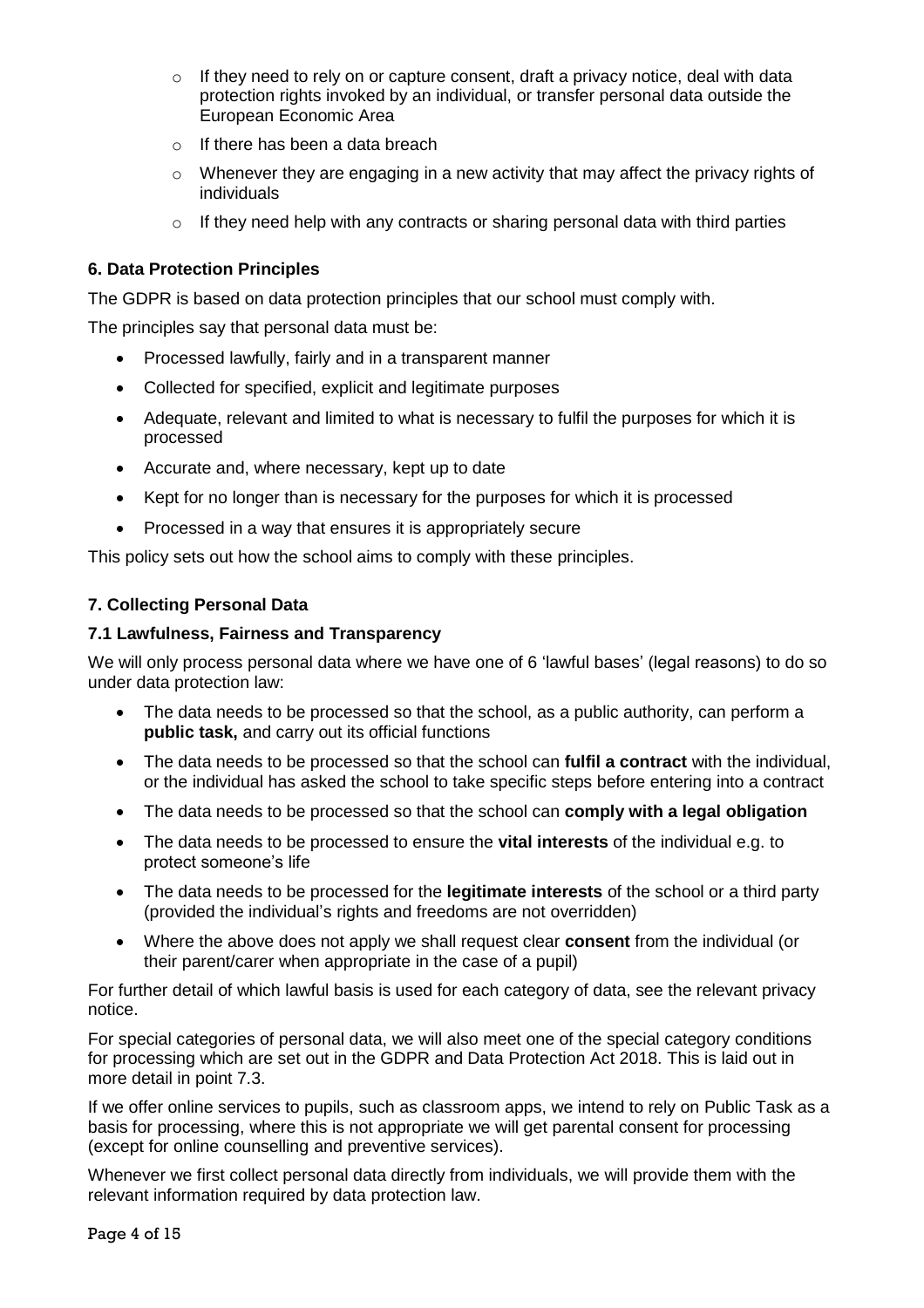# **7.2 Limitation, Minimisation and Accuracy**

We will only collect personal data for specified, explicit and legitimate reasons. We will explain these reasons to the individuals when we first collect their data.

If we want to use personal data for reasons other than those given when we first obtained it, we will inform the individuals concerned before we do so, and seek consent where necessary.

Staff must only process personal data where it is necessary in order to do their jobs.

When staff no longer need the personal data they hold, they must ensure it is deleted or anonymised. This will be done in accordance with the school's record retention schedule.

## **7.3 Our processing of special categories of personal data and criminal offence data**

As part of our statutory functions, we process special category data and criminal offence data in accordance with the requirements of Articles 9 and 10 of the General Data Protection Regulation ('GDPR') and Schedule 1 of the Data Protection Act 2018 ('DPA 2018').

## **Special Category Data**

Special category data is defined at Article 9 of the GDPR as personal data revealing:

- Racial or ethnic origin;
- Political opinions;
- Religious or philosophical beliefs;
- Trade union membership;
- Genetic data;
- Biometric data for the purpose of uniquely identifying a natural person;
- Data concerning health; or
- Data concerning a natural person's sex life or sexual orientation.

## **Criminal Conviction Data**

Article 10 of the GDPR covers processing in relation to criminal convictions and offences or related security measures. In addition, section 11(2) of the DPA 2018 specifically confirms that this includes personal data relating to the alleged commission of offences or proceedings for an offence committed or alleged to have been committed, including sentencing. This is collectively referred to as 'criminal offence data'.

#### **Appropriate Policy Document**

Some of the Schedule 1 conditions for processing special category and criminal offence data require us to have an Appropriate Policy Document ('APD') in place, setting out and explaining our procedures for securing compliance with the principles in Article 5 and policies regarding the retention and erasure of such personal data.

This section of our Data Protection Policy document explains our processing and satisfies the requirements of Schedule 1, Part 4 of the DPA 2018.

In addition, it provides some further information about our processing of special category and criminal offence data where a policy document isn't a specific requirement. The information supplements our privacy notices.

#### **Conditions for processing special category and criminal offence data**

We process special categories of personal data under the following GDPR Articles:

i. Article  $9(2)(a)$  – explicit consent

In circumstances where we seek consent, we make sure that the consent is unambiguous and for one or more specified purposes, is given by an affirmative action and is recorded as the condition for processing.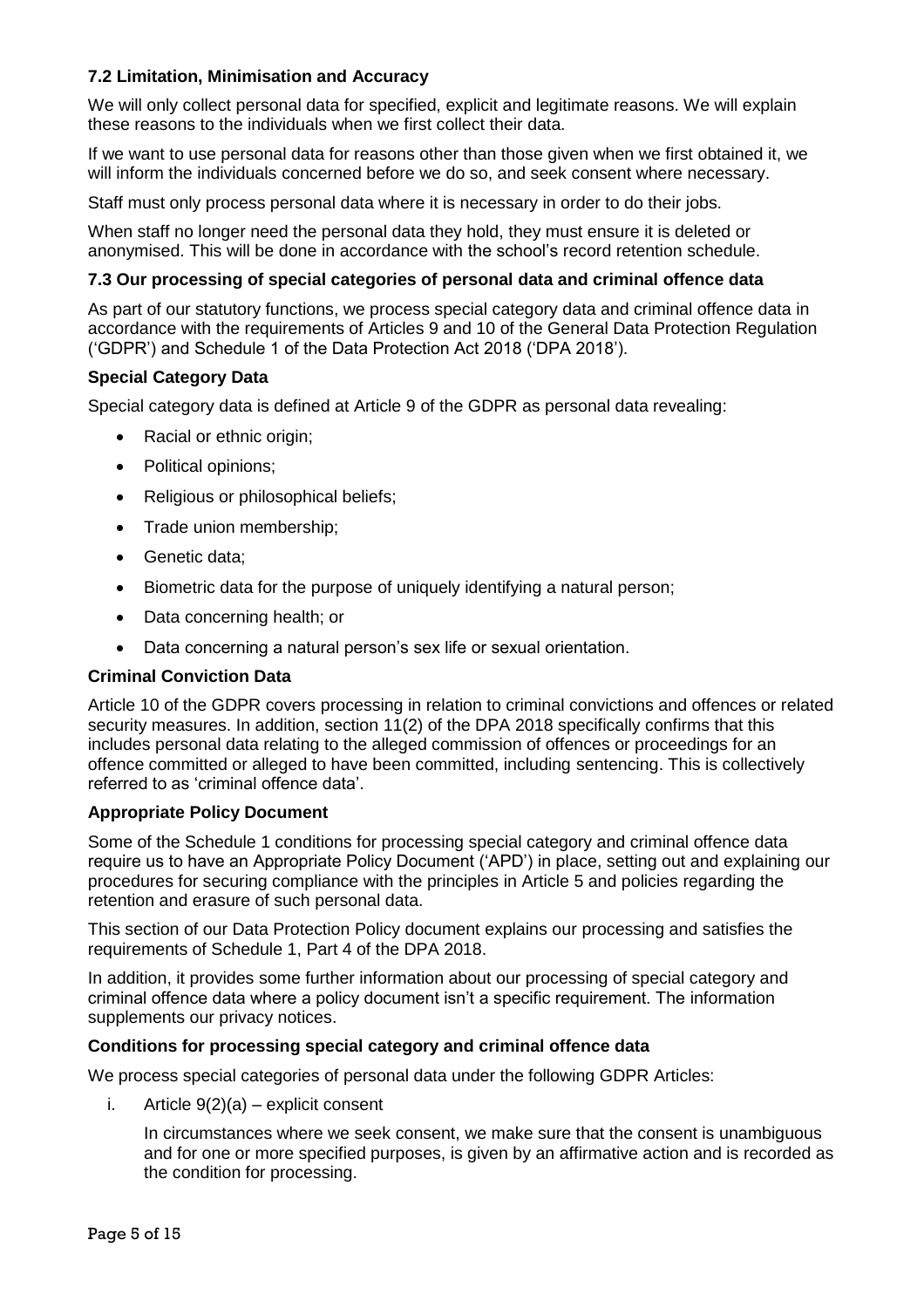Examples of our processing include staff dietary requirements and health information we receive from our pupils who require a reasonable adjustment to access our services.

ii. Article 9(2)(b) – where processing is necessary for the purposes of performing or exercising obligations or rights which are imposed or conferred by law on the school or the data subject in connection with employment, social security or social protection.

Examples of our processing include staff sickness absences.

 $i$ iii. Article  $9(2)(c)$  – where processing is necessary to protect the vital interests of the data subject or of another natural person.

An example of our processing would be using health information about a pupil or member of staff in a medical emergency.

iv. Article  $9(2)(f)$  – for the establishment, exercise or defence of legal claims.

Examples of our processing include processing relating to any employment tribunal or other litigation.

v. Article 9(2)(g) - reasons of substantial public interest.

As a school, we are a publicly funded body and provide a safeguarding role to young and vulnerable people. Our processing of personal data in this context is for the purposes of substantial public interest and is necessary for the carrying out of our role.

Examples of our processing include the information we seek or receive as part of investigating an allegation.

vi. Article  $9(2)(i)$  – for archiving purposes in the public interest.

The relevant purpose we rely on is Schedule 1 Part 1 paragraph 4 – archiving.

An example of our processing is the transfers we make to the County Archives as set out in our Records Management Policy.

We process criminal offence data under Article 10 of the GDPR

Examples of our processing of criminal offence data include pre-employment checks and declarations by an employee in line with contractual obligations.

## **Processing which requires an Appropriate Policy Document**

Almost all of the substantial public interest conditions in Schedule 1 Part 2 of the DPA 2018, plus the condition for processing employment, social security and social protection data, require an APD (see Schedule 1 paragraphs 1 and 5).

This section of the policy is the APD for the school. It demonstrates that the processing of special category ('SC') and criminal offence ('CO') data based on these specific Schedule 1 conditions is compliant with the requirements of the GDPR Article 5 principles. Our retention with respect to this data is documented in our retention schedules.

## **Description of data processed**

We process the special category data about our employees that is necessary to fulfil our obligations as an employer. This includes information about their health and wellbeing, ethnicity, photographs and their membership of any union. Further information about this processing can be found in our staff privacy notice.

We process the special category data about the children in our care and other members of our community that is necessary to fulfil our obligations as a school, and for safeguarding and care. This includes information about their health and wellbeing, ethnicity, photographs and other categories of data relevant to the provision of care. Further information about this processing can be found in our pupil privacy notice.

We also maintain a record of our processing activities in accordance with Article 30 of the GDPR.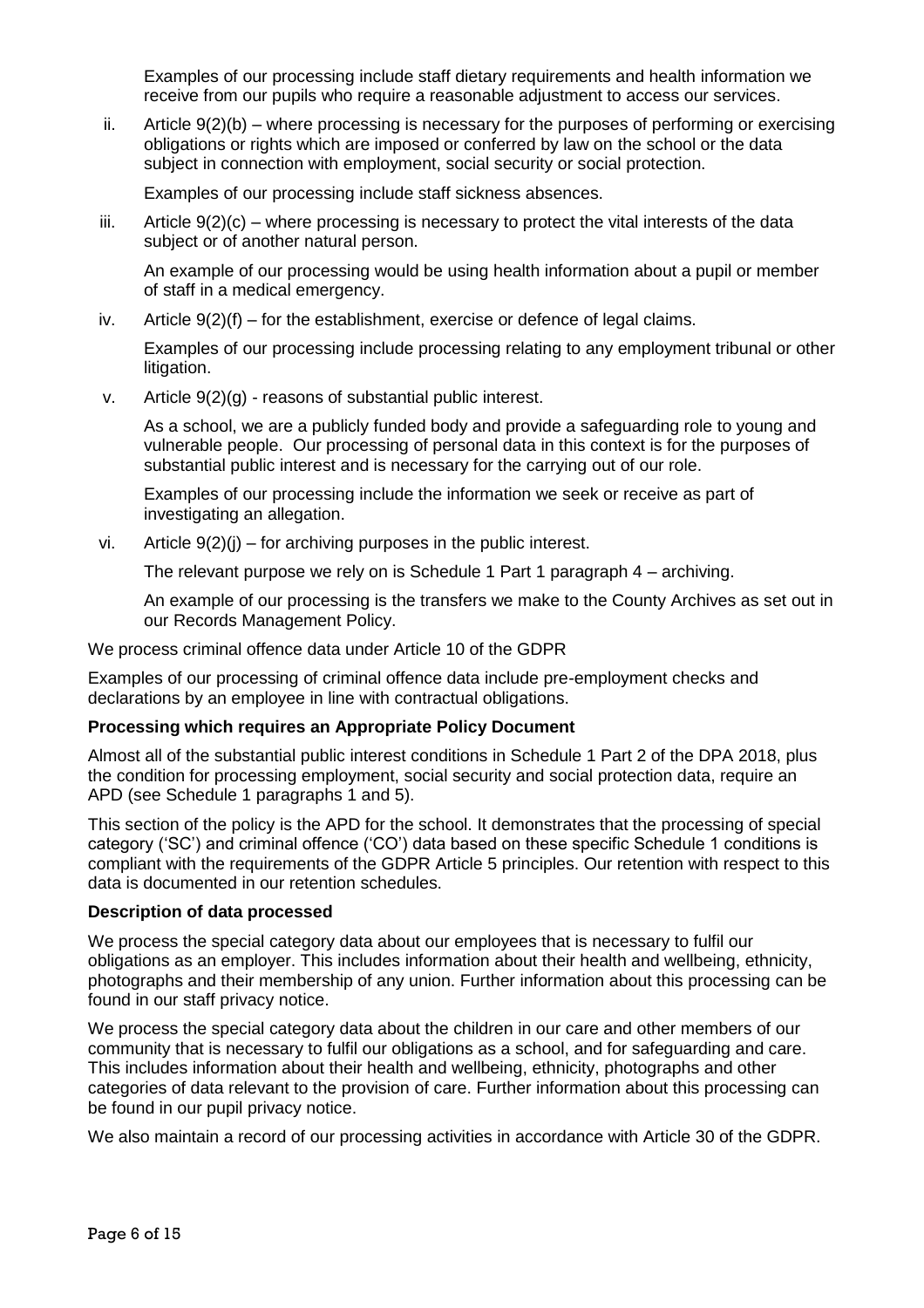# **Schedule 1 conditions for processing**

## **Special category data**

We process SC data for the following purposes in Part 1 of Schedule 1:

• Paragraph 1(1) employment, social security and social protection.

We process SC data for the following purposes in Part 2 of Schedule 1. All processing is for the first listed purpose and might also be for others dependent on the context:

- Paragraph 6(1) and (2)(a) statutory, etc. purposes
- Paragraph 18(1) safeguarding of children and of individuals at risk

#### **Criminal offence data**

We process criminal offence data for the following purposes in parts 1, 2 and 3 of Schedule 1:

- Paragraph 1 employment, social security and social protection
- Paragraph  $6(2)(a)$  statutory, etc. purposes
- Paragraph 12(1) regulatory requirements relating to unlawful acts and dishonesty etc
- Paragraph 18(1) safeguarding of children and of individuals at risk
- Paragraph 36 Extension of conditions in part 2 of this Schedule referring to substantial public interest

#### <span id="page-6-0"></span>**8. Sharing Personal Data**

We will not normally share personal data with anyone else, but may do so where:

- There is an issue with a pupil or parent/carer that puts the safety of our staff at risk
- We need to liaise with other agencies we may seek consent if necessary before doing this
- Our suppliers or contractors need data to enable us to provide services to our staff and pupils – for example, IT and communication companies, education support companies, and those that provide tools for learning. When doing this, we will:
	- o Only appoint suppliers or contractors which can provide sufficient guarantees that they comply with data protection law
	- $\circ$  Establish a data sharing agreement with the supplier or contractor, either in the contract or as a standalone agreement, to ensure the fair and lawful processing of any personal data we share
	- o Only share data that the supplier or contractor needs to carry out their service, and information necessary to keep them safe while working with us

We will also share personal data with law enforcement and government bodies where we are legally required to do so, including for:

- The prevention or detection of crime and/or fraud
- The apprehension or prosecution of offenders
- The assessment or collection of tax owed to HMRC
- In connection with legal proceedings
- Where the disclosure is required to satisfy our safeguarding obligations
- Research and statistical purposes, as long as personal data is sufficiently anonymised or consent has been provided

We may also share personal data with emergency services and local authorities to help them to respond to an emergency situation that affects any of our pupils or staff.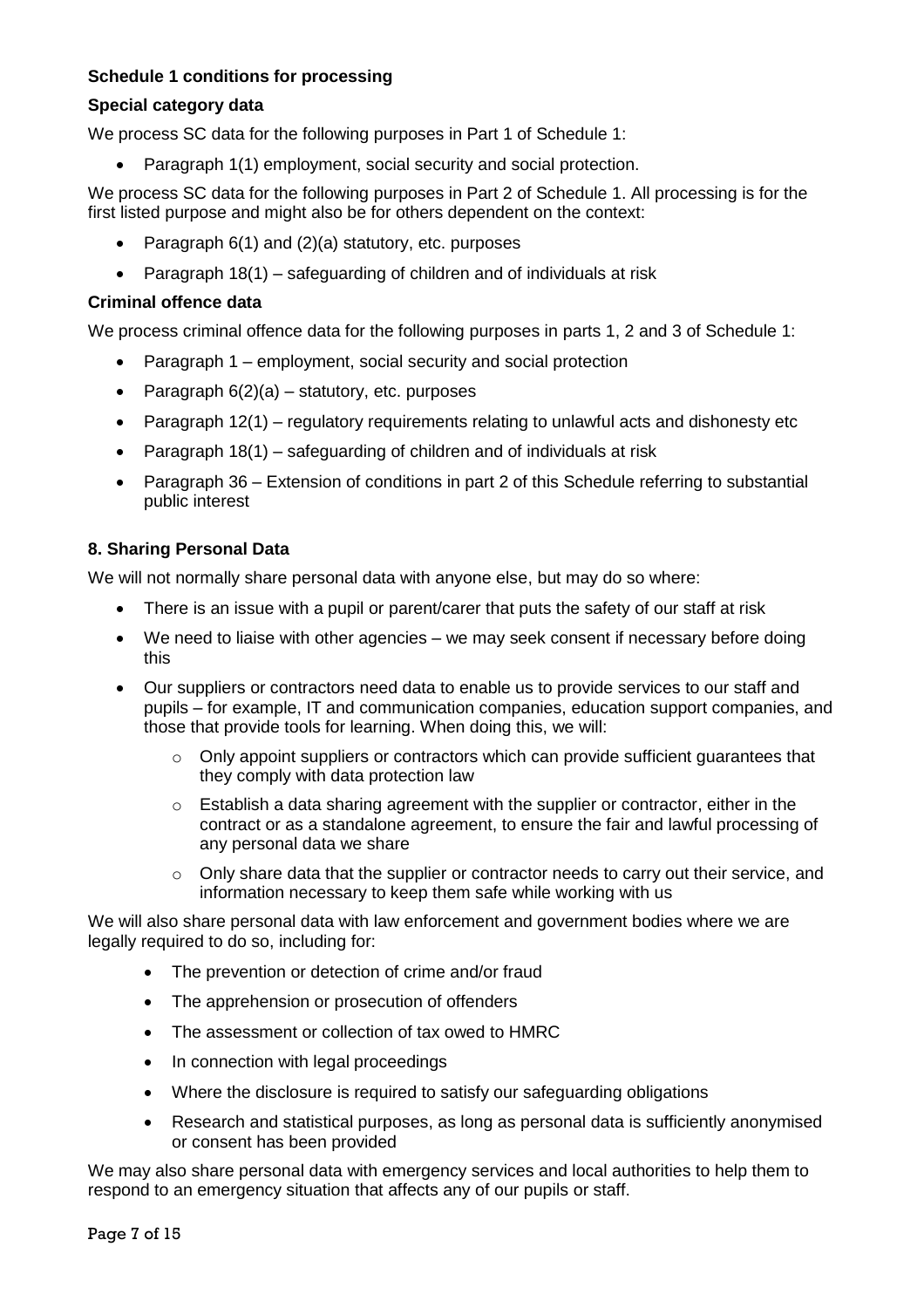Where we transfer personal data to a country or territory outside the European Economic Area, we will do so in accordance with data protection law.

# <span id="page-7-0"></span>**9. Subject Access Requests and Other Rights of Individuals**

## **9.1 Subject Access Requests**

Individuals have a right to make a 'subject access request' to gain access to personal information that the school holds about them. This includes:

- Confirmation that their personal data is being processed
- Access to a copy of the data
- The purposes of the data processing
- The categories of personal data concerned
- Who the data has been, or will be, shared with
- How long the data will be stored for, or if this isn't possible, the criteria used to determine this period
- The source of the data, if not the individual
- Whether any automated decision-making is being applied to their data, and what the significance and consequences of this might be for the individual

Subject access requests must be submitted in writing, either by letter, email or fax to the DPO. They should include:

- Name of individual
- Correspondence address
- Contact number and email address
- Details of the information requested

If staff receive a subject access request, they must immediately forward it to the DPO / Headteacher.

#### **9.2 Children and Subject Access Requests**

Personal data about a child belongs to that child, and not the child's parents or carers. For a parent or carer to make a subject access request with respect to their child, the child must either be unable to understand their rights and the implications of a subject access request, or have given their consent.

Children below the age of 12 are generally not regarded to be mature enough to understand their rights and the implications of a subject access request. Therefore, most subject access requests from parents or carers of pupils at our school may be granted without the express permission of the pupil. This is not a rule and a pupil's ability to understand their rights will always be judged on a case-by-case basis.

#### **9.3 Responding to Subject Access Requests**

When responding to requests, we:

- May ask the individual to provide 2 forms of identification
- May contact the individual via phone to confirm the request was made
- Will respond without delay and within 1 month of receipt of the request
- Will provide the information free of charge
- May tell the individual we will comply within 3 months of receipt of the request, where a request is complex or numerous. We will inform the individual of this within 1 month, and explain why the extension is necessary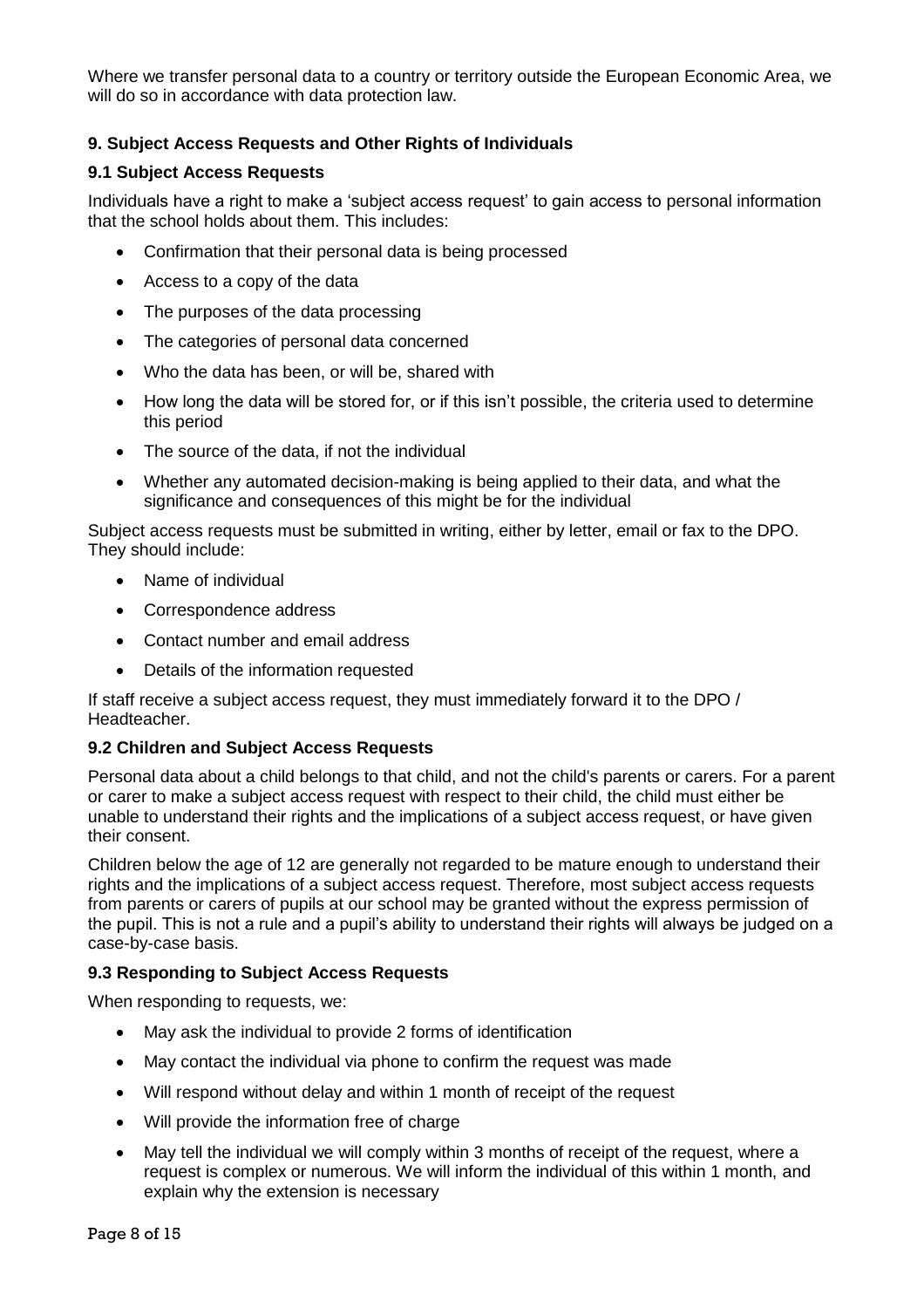We will not disclose information if it:

- Might cause serious harm to the physical or mental health of the pupil or another individual
- Would reveal that the child is at risk of abuse, where the disclosure of that information would not be in the child's best interests
- Is contained in adoption or parental order records
- Is given to a court in proceedings concerning the child

If the request is unfounded or excessive, we may refuse to act on it, or charge a reasonable fee which takes into account administrative costs.

A request will be deemed to be unfounded or excessive if it is repetitive or asks for further copies of the same information.

When we refuse a request, we will tell the individual why, and tell them they have the right to complain to the ICO.

#### **9.4 Other Data Protection Rights of the Individual**

In addition to the right to make a subject access request (see above), and to receive information when we are collecting their data about how we use and process it (see section 7), individuals also have the right to:

- Withdraw their consent to processing at any time, where consent is the basis for processing
- Ask us to rectify, erase or restrict processing of their personal data, or object to the processing of it (in certain circumstances)
- Prevent use of their personal data for direct marketing
- Challenge processing which has been justified on the basis of public interest
- Request a copy of agreements under which their personal data is transferred outside of the European Economic Area
- Object to decisions based solely on automated decision making or profiling (decisions taken with no human involvement, that might negatively affect them)
- Prevent processing that is likely to cause damage or distress
- Be notified of a data breach in certain circumstances
- Make a complaint to the ICO
- Ask for their personal data to be transferred to a third party in a structured, commonly used and machine-readable format (in certain circumstances)

Individuals should submit any request to exercise these rights to the Headteacher or DPO. If staff receive such a request, they must immediately forward it to the DPO or Headteacher.

## <span id="page-8-0"></span>**10. Parental Requests to see the Educational Record**

Parents, or those with parental responsibility, have a legal right to free access to their child's educational records if the child attends a maintained school.

There is no equivalent legal right to access their child's educational record if the child attends an academy or free school in England or an independent school. Our school has made the decision to grant equivalent access to the parents of our pupils in line with the ICO's guidance, in order to retain appropriate communication between parents and the school.

## <span id="page-8-1"></span>**11. Biometric Recognition Systems**

The school does not collect or otherwise process biometric data.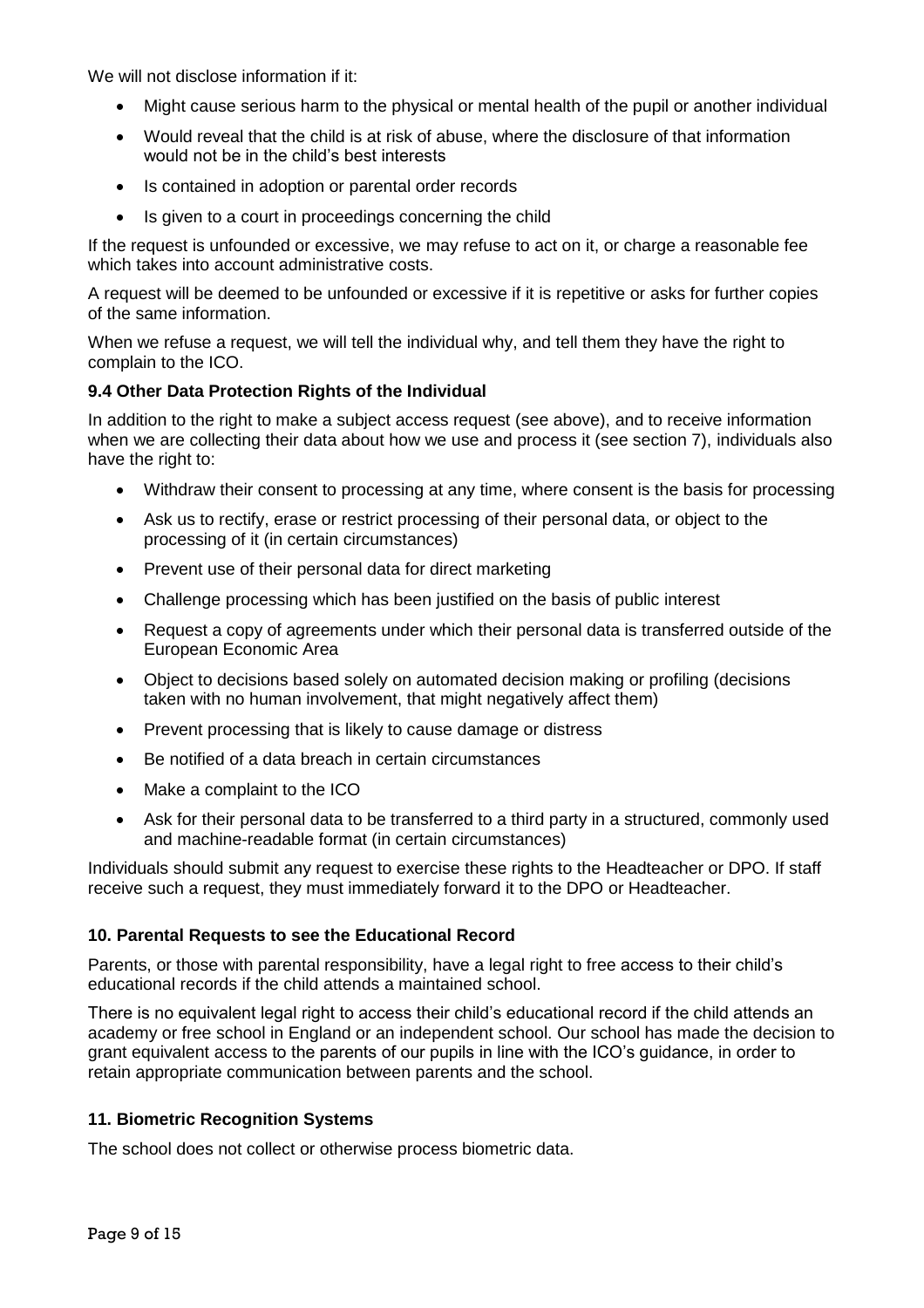# <span id="page-9-0"></span>**12. CCTV**

We use CCTV in various locations around the school site to ensure it remains safe. We will adhere to the ICO's [code of practice](https://ico.org.uk/media/for-organisations/documents/1542/cctv-code-of-practice.pdf) for the use of CCTV.

We do not need to ask individuals' permission to use CCTV, but we make it clear where individuals are being recorded. Security cameras are clearly visible and accompanied by prominent signs explaining that CCTV is in use.

<span id="page-9-1"></span>Any enquiries about the CCTV system should be directed to the Headteacher.

## **13. Photographs and Videos**

As part of our school activities, we may take photographs and record images of individuals within our school.

We will not seek consent from parents/carers for photographs and videos to be taken of their child for educational purposes for use in the classroom and school displays. We will process these images under the legal basis of Public Task.

We will obtain written consent from parents/carers for photographs and videos to be taken of their child for communication, marketing and promotional materials. We will clearly explain how the photograph and/or video will be used to both the parent/carer and pupil.

Uses may include:

- Within school on public area notice boards and in school magazines, brochures, newsletters, etc.
- Outside of school by external agencies such as the school photographer, newspapers, campaigns
- Online on our school website or social media pages

Consent can be refused or withdrawn at any time. If consent is withdrawn, we will delete the photograph or video and not distribute it further.

When using photographs and videos in this way we will not usually accompany them with any other personal information about the child, to ensure they cannot be identified.

## <span id="page-9-2"></span>**14. Data Protection by Design and Default**

We will put measures in place to show that we have integrated data protection into all of our data processing activities, including:

- Appointing a suitably qualified DPO, and ensuring they have the necessary resources to fulfil their duties and maintain their expert knowledge
- Only processing personal data that is necessary for each specific purpose of processing, and always in line with the data protection principles set out in relevant data protection law (see section 6)
- Completing privacy impact assessments where the school's processing of personal data presents a high risk to rights and freedoms of individuals, and when introducing new technologies (the DPO will advise on this process)
- Integrating data protection into internal documents including this policy, any related policies and privacy notices
- Regularly training members of staff on data protection law, this policy, any related policies and any other data protection matters; we will also keep a record of attendance
- Regularly conducting reviews and audits to test our privacy measures and make sure we are compliant
- Maintaining records of our processing activities, including: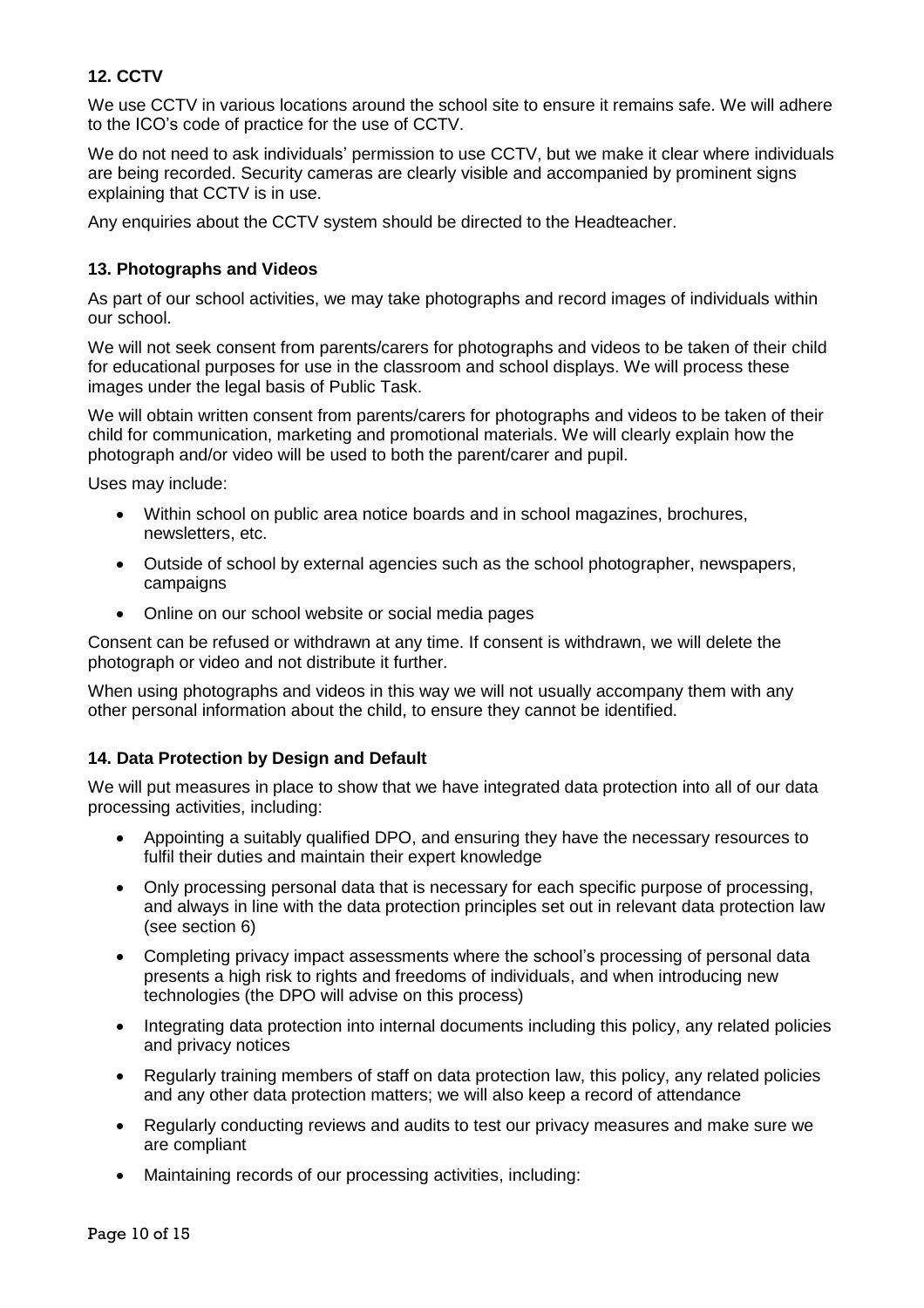- o For the benefit of data subjects, making available the name and contact details of our school and DPO and all information we are required to share about how we use and process their personal data (via our privacy notices)
- o For all personal data that we hold, maintaining an internal record of the type of data, data subject, how and why we are using the data, any third-party recipients, how and why we are storing the data, retention periods and how we are keeping the data secure.

## <span id="page-10-0"></span>**15. Data Security and Storage of Records**

We will protect personal data and keep it safe from unauthorised or unlawful access, alteration, processing or disclosure, and against accidental or unlawful loss, destruction or damage.

In particular:

- Paper-based records and portable electronic devices, such as laptops and hard drives that contain personal data are kept under lock and key when not in use
- Papers containing confidential personal data must not be left on office and classroom desks, on staffroom tables, pinned to notice/display boards, or left anywhere else where there is general access
- Where personal information needs to be taken off site, staff must follow the relevant school procedures and ensure all records and copies are returned to the school
- Passwords that are at least 8 characters long containing letters and numbers are used to access school computers, laptops and other electronic devices. Staff and pupils are reminded to change their passwords at regular intervals
- Encryption software is used to protect all portable devices and removable media, such as laptops and USB devices
- Where we need to share personal data with a third party, we carry out due diligence and take reasonable steps to ensure it is stored securely and adequately protected (see section 8)

## <span id="page-10-1"></span>**16. Disposal of Records**

Personal data that is no longer needed will be disposed of securely. Personal data that has become inaccurate or out of date will also be disposed of securely, where we cannot or do not need to rectify or update it.

For example, we will shred or incinerate paper-based records, and overwrite or delete electronic files. We may also use a third party to safely dispose of records on the school's behalf. If we do so, we will require the third party to provide sufficient guarantees that it complies with data protection law.

## <span id="page-10-2"></span>**17. Personal Data Breaches**

The school will make all reasonable endeavours to ensure that there are no personal data breaches.

In the unlikely event of a suspected data breach, we will follow the procedure set out in appendix 1.

When appropriate, we will report the data breach to the ICO within 72 hours. Such breaches in a school context may include, but are not limited to:

- A non-anonymised dataset being published on the school website which shows the exam results of pupils eligible for the pupil premium
- Safeguarding information being made available to an unauthorised person
- The theft of a school laptop containing non-encrypted personal data about pupils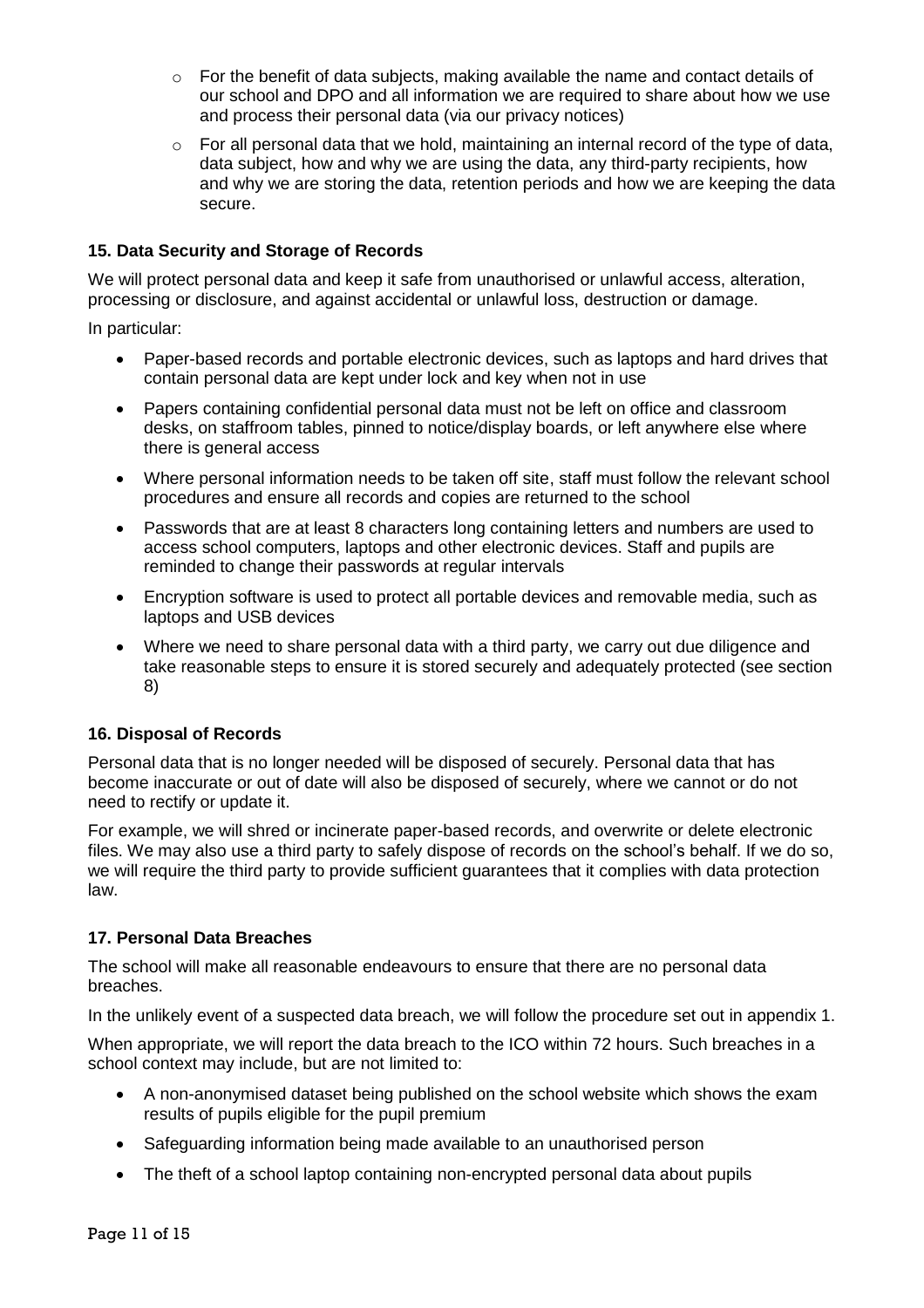# <span id="page-11-0"></span>**18. Training**

All staff and governors are provided with data protection training as part of their induction process.

Data protection will also form part of continuing professional development, where changes to legislation, guidance or the school's processes make it necessary.

## <span id="page-11-1"></span>**19. Monitoring Arrangements**

This policy will be reviewed and updated **every year** and shared with the full governing board.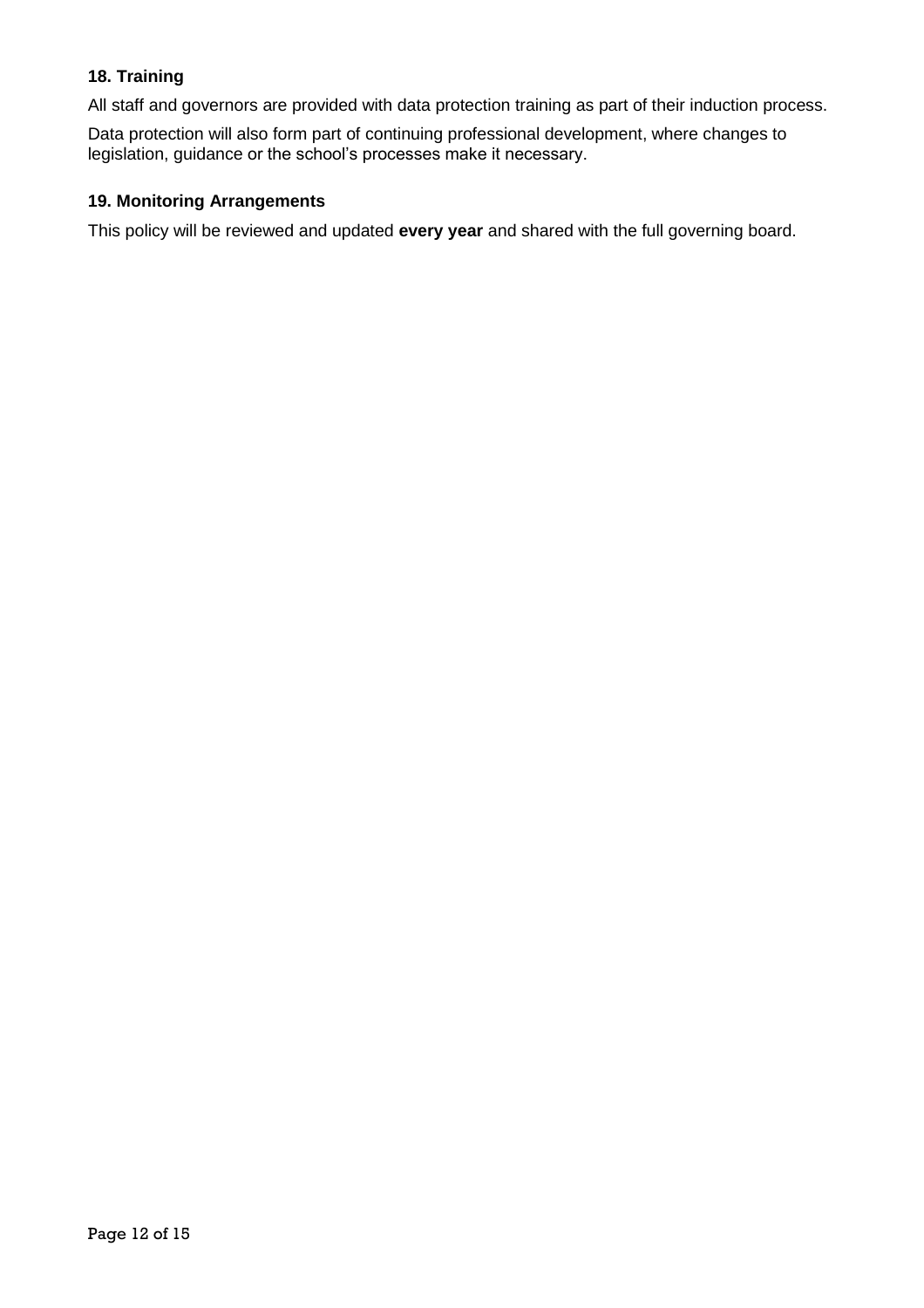## <span id="page-12-0"></span>**Appendix 1: Personal Data Breach Procedure**

This procedure is based on [guidance on personal data breaches](https://ico.org.uk/for-organisations/guide-to-the-general-data-protection-regulation-gdpr/personal-data-breaches/) produced by the ICO.

- On finding or causing a breach, or potential breach, the staff member or data processor must immediately notify the Headteacher.
- The Headteacher will investigate the report, and determine whether a breach has occurred. To decide, the Headteacher will consider whether personal data has been accidentally or unlawfully:
	- o Lost
	- o Stolen
	- o Destroyed
	- o Altered
	- o Disclosed or made available where it should not have been
	- o Made available to unauthorised people
- The headteacher will seek advice from the DPO and alert the chair of governors
- The Headteacher will make all reasonable efforts to contain and minimise the impact of the breach, assisted by the DPO and relevant staff members or data processors where necessary. (Actions relevant to specific data types are set out at the end of this procedure)
- The DPO will assess the potential consequences, based on how serious they are, and how likely they are to happen based on the Headteacher investigation to advise the Headteacher further
- The DPO in conjunction with the Headteacher, will work out whether the breach must be reported to the ICO. This must be judged on a case-by-case basis. To decide, the DPO will consider whether the breach is likely to negatively affect people's rights and freedoms, and cause them any physical, material or non-material damage (e.g. emotional distress), including through:
	- o Loss of control over their data
	- o Discrimination
	- o Identify theft or fraud
	- o Financial loss
	- o Unauthorised reversal of pseudonymisation (for example, key-coding)
	- o Damage to reputation
	- o Loss of confidentiality
	- o Any other significant economic or social disadvantage to the individual(s) concerned

If it's likely that there will be a risk to people's rights and freedoms, the DPO will notify the ICO.

- The Headteacher will document the decision (either way), in case it is challenged at a later date by the ICO or an individual affected by the breach. Documented decisions are stored in the Breach-Log document in electronic format.
- Where the ICO must be notified, the DPO or Headteacher will do this via the ['report a](https://ico.org.uk/for-organisations/report-a-breach/)  [breach' page of the ICO website.](https://ico.org.uk/for-organisations/report-a-breach/) As required, the report will set out:
	- $\circ$  A description of the nature of the personal data breach including, where possible:
		- The categories and approximate number of individuals concerned
		- The categories and approximate number of personal data records concerned
	- o The name and contact details of the DPO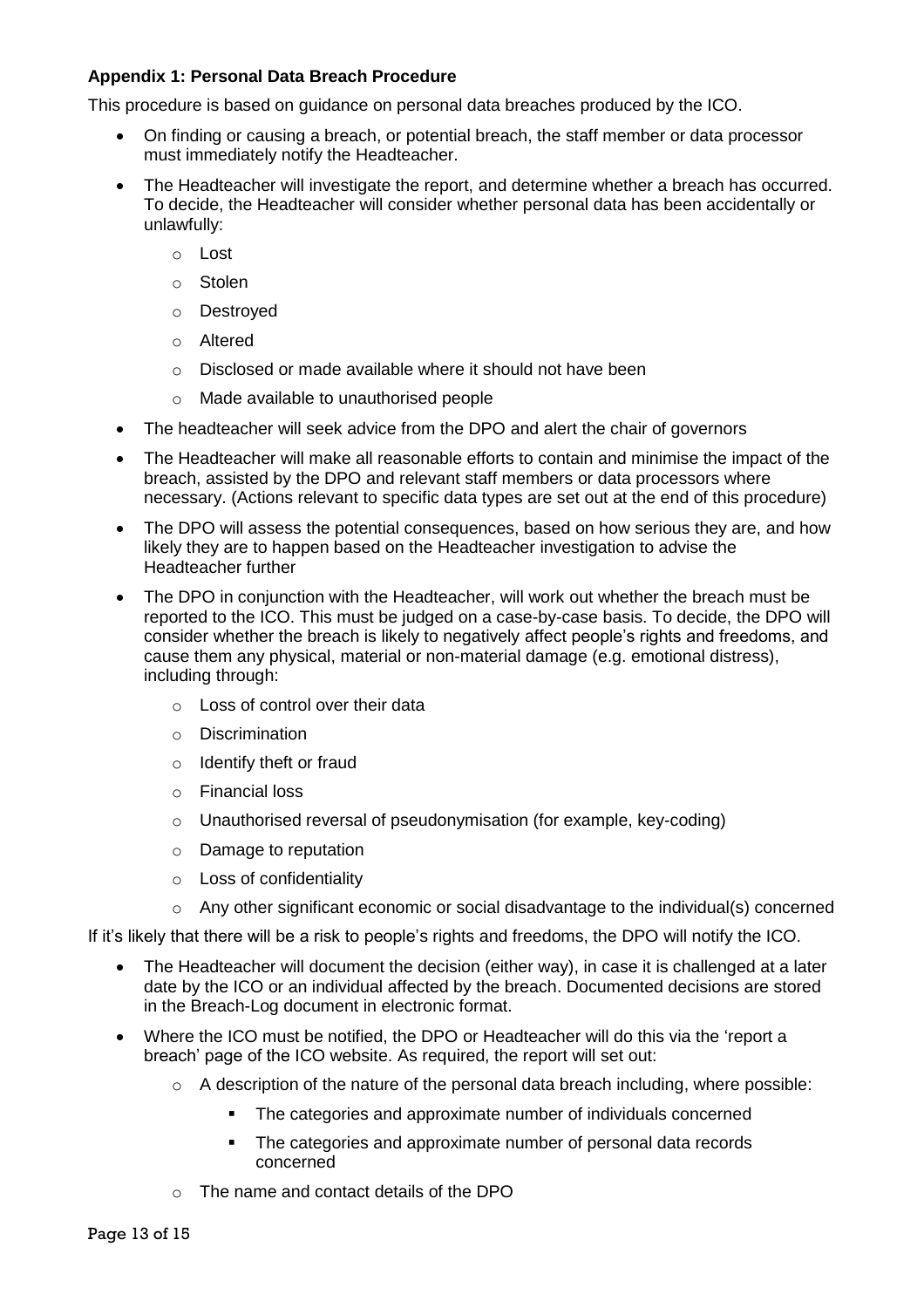- o A description of the likely consequences of the personal data breach
- $\circ$  A description of the measures that have been, or will be taken, to deal with the breach and mitigate any possible adverse effects on the individual(s) concerned
- If all the above details are not yet known, the School will report as much as they can within 72 hours. The report will explain that there is a delay, the reasons why, and when the they expect to have further information. The Headteacher or DPO will submit the remaining information as soon as possible
- The School will also assess the risk to individuals, again based on the severity and likelihood of potential or actual impact. If the risk is high, the School will promptly inform, in writing, all individuals whose personal data has been breached. This notification will set out:
	- o The name and contact details of the DPO
	- o A description of the likely consequences of the personal data breach
	- o A description of the measures that have been, or will be, taken to deal with the data breach and mitigate any possible adverse effects on the individual(s) concerned
- The School will notify any relevant third parties who can help mitigate the loss to individuals – for example, the police, insurers, banks or credit card companies
- The School will document each breach, irrespective of whether it is reported to the ICO. For each breach, this record will include the:
	- o Facts and cause
	- o Effects
	- $\circ$  Action taken to contain it and ensure it does not happen again (such as establishing more robust processes or providing further training for individuals)

Records of all breaches will be stored are in the Breach-Log document in electronic format.

• The DPO and headteacher will review what happened and how it can be stopped from happening again. This will happen as soon as reasonably possible

## **Actions to Minimise the Impact of Data Breaches**

An example of the actions we will take to mitigate the impact of a data breach are set out below, focusing especially on a breach involving particularly risky or sensitive information. We will review the effectiveness of these actions and amend them as necessary after any data breach.

## *Sensitive information being disclosed via email (including safeguarding records)*

- *If special category data (sensitive information) is accidently made available via email to unauthorised individuals, the sender must attempt to recall the email as soon as they become aware of the error*
- *Members of staff who receive personal data sent in error must alert the sender and the DPO as soon as they become aware of the error*
- *If the sender is unavailable or cannot recall the email for any reason, the DPO will ask the ICT department to recall it*
- *In any cases where the recall is unsuccessful, the DPO will contact the relevant unauthorised individuals who received the email, explain that the information was sent in error, and request that those individuals delete the information and do not share, publish, save or replicate it in any way*
- *The DPO will ensure we receive a written response from all the individuals who received the data, confirming that they have complied with this request*
- *The DPO will carry out an internet search to check that the information has not been made public; if it has, we will contact the publisher/website owner or administrator to request that the information is removed from their website and deleted*

*Other types of breach might include:*